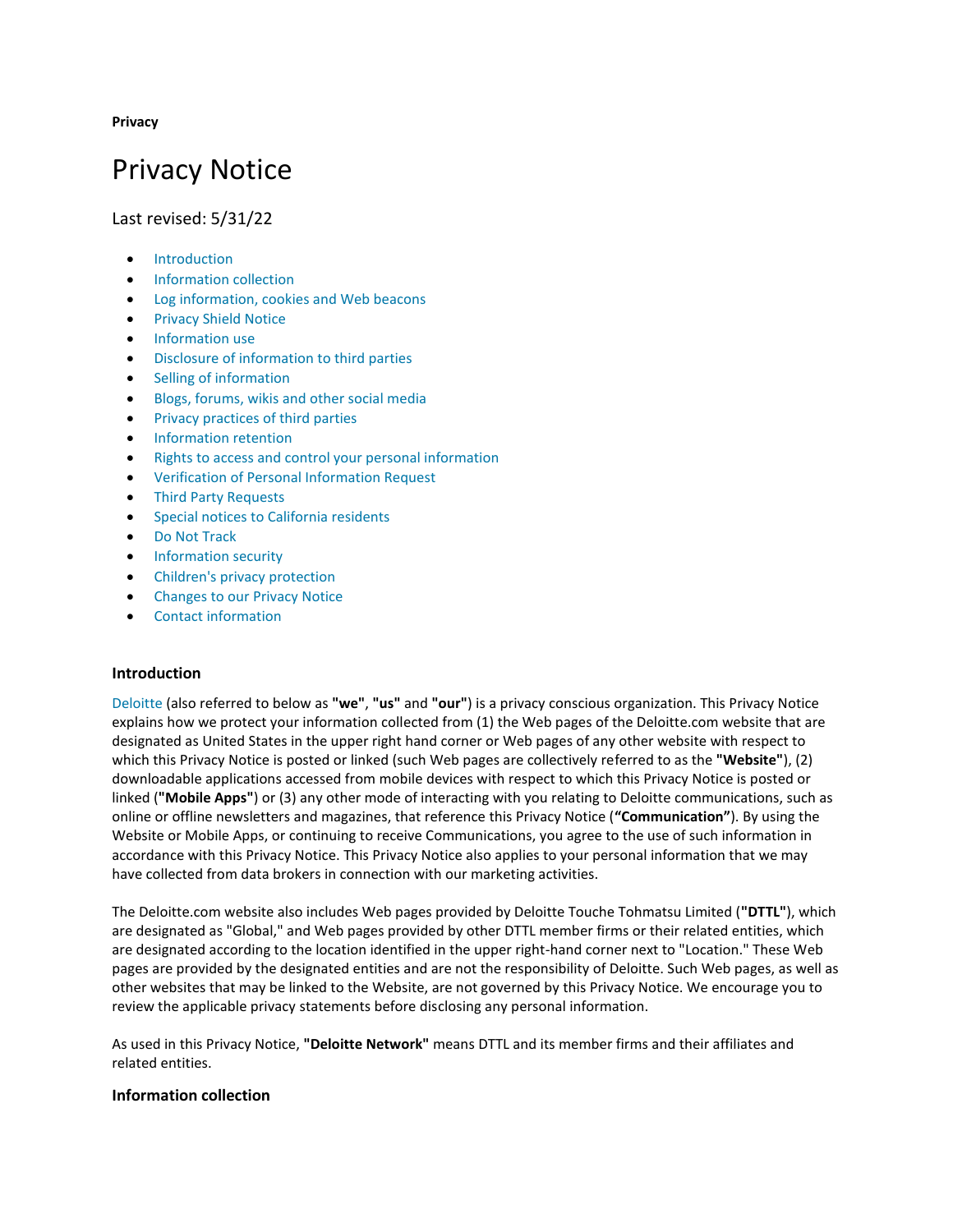We may collect personal information when you interact with the Website or Mobile Apps, such as if you choose to register or create a user profile on the Website or a Mobile App (e.g., to gain access to specific content, attend a hosted event, respond to a survey or request Communications about specific areas of interest), or otherwise provide it to us. Depending on the specific Communication you are receiving, or the Web page of the Website or Mobile App you are using, such information may consist of your name, current job title, company address, email address, telephone and fax numbers, correspondence with you, which newsletters you subscribe to, and other information you provide to us.

When using a Mobile App, in addition to contact information, we or our service providers (such as mobile operating system and platform providers) may also collect information relating to your device, including your device model, operating system, browser type, unique device identifier, IP address, mobile phone number, mobile network carrier, location, and the way you are using the Mobile App. The information collected will depend on the functionality of the specific Mobile App you are using. If any other information is collected relating to your use of a Mobile App, such information will be specified in the Mobile App.

We may also collect personal information if you register for the Website using a third party social network account (e.g., LinkedIn, Facebook, and Twitter). For example, the Website or a Mobile App may allow you to login using your social network account credentials. We may collect the user name associated with that social media account and any information or content you have permitted the social media network to share with us, such as your profile picture, email address, and birthday. The information we collect may depend on the privacy settings you have with the social network site, so please review the privacy statement or policy of the applicable social network site. When you access the Website through your social network account, you are authorizing us to collect and use your information in accordance with this Privacy Notice.

The Website may also collect content that you provide, including postings on blogs, forums, wikis and other social media applications and services that we may provide.

We may also collect your personal information from data brokers in connection with our marketing activities.

We do not usually seek to collect sensitive personal information (i.e., data relating to race or ethnic origin, religious or philosophical beliefs, trade union membership, political opinions, medical or health conditions, or information specifying the sex life or sexual orientation of an individual) from users. We will, where necessary, obtain your explicit consent to collect and use such information.

## **Log information, cookies and Web beacons**

The Website and Mobile Apps collect standard Internet log information including your IP address, browser type and language, access times and referring website addresses. To ensure that the Website, Mobile Apps and Communications are well managed and to facilitate improved navigation, we or our service provider(s) may also use cookies (small text files stored in a user's browser) or Web beacons (electronic images that allow us to count users who have accessed particular content and to access certain cookies) to collect aggregate data. Additional information on how we use cookies and other tracking technologies and how you can control these can be found in our [Cookie Notice.](https://www2.deloitte.com/us/en/legal/cookies.html)

## **Privacy Shield Notice**

Deloitte adheres to the EU-U.S. and Swiss-U.S. Privacy Shield Frameworks as set forth by the U.S. Department of Commerce with respect to personal information that is transferred from the European Economic Area, the United Kingdom and Switzerland to the United States within the scope of Deloitte's Privacy Shield certifications. To learn more, see our [Privacy Shield Notice.](https://www2.deloitte.com/us/en/legal/privacy-shield.html)

## **Information use**

We collect and use your personal information with your consent to provide you with access to the Website, Mobile Apps and Communications, or where we have a legitimate business interest in or other legal basis for, such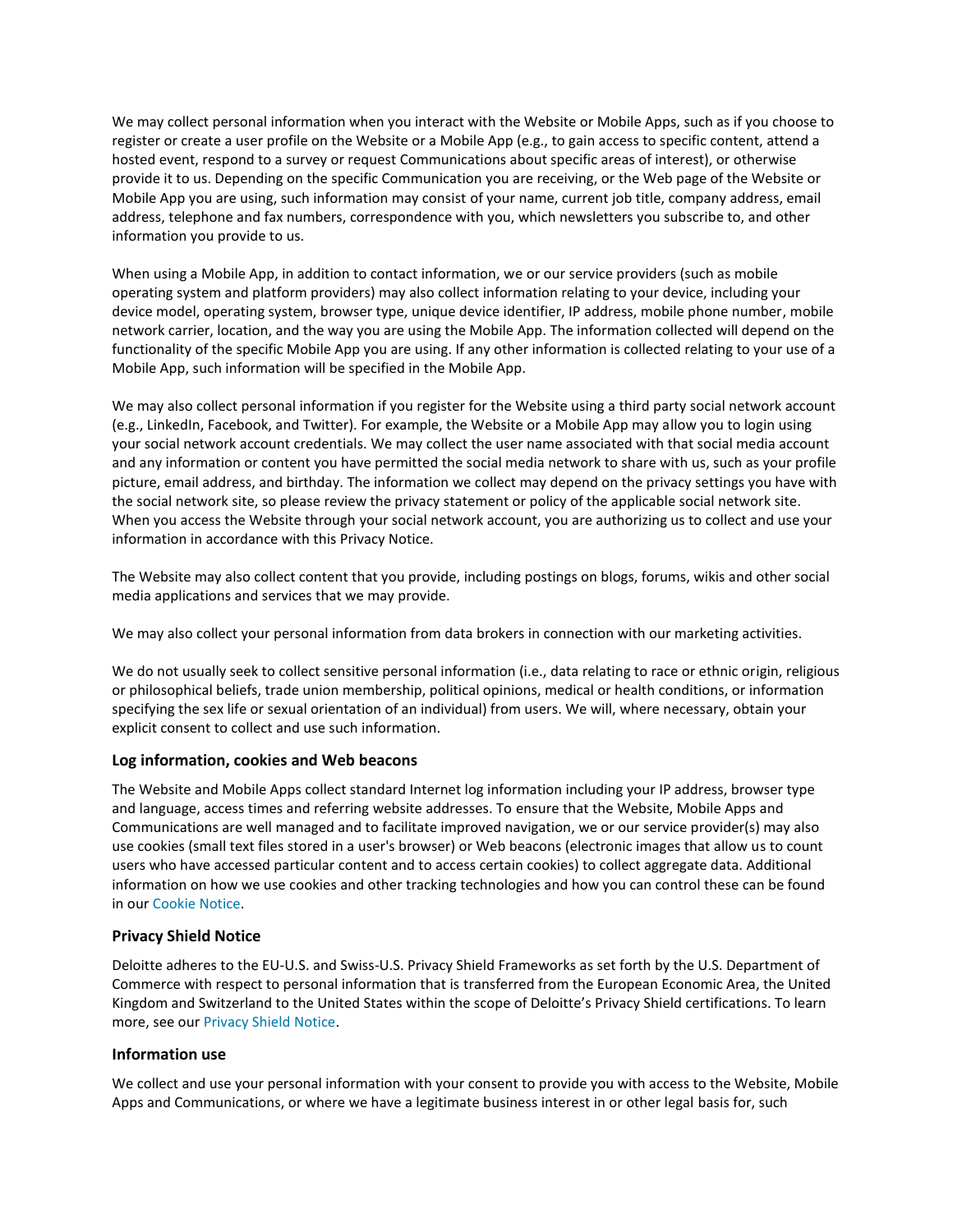collection and use. The personal information you submit to us may be used to manage our relationship with you, including any of your requests, or to customize or improve the Website or a Mobile App and related services offered to you.

We may also use your personal information for marketing purposes, or to send you promotional materials or communications regarding services provided by us or other members of the Deloitte Network that we feel may be of interest to you. We may also contact you to seek feedback on services provided by members of the Deloitte Network or for market or other research purposes. Your personal information may also be used to protect our rights or property and that of our users.

You may at any time request that we discontinue sending you Communications, emails or other correspondence.

## **Disclosure of information to third parties**

We may provide your personal information to other members of the Deloitte Network in order to provide you with information that could be of interest to you and conduct market or other research. Your personal information may also be disclosed to members of the Deloitte Network and other third parties: in order to respond to your requests or inquiries; as part of a corporate transaction (such as a sale, divestiture, reorganization, merger or acquisition); or where those parties handle information on our behalf.

Personal information may also be disclosed to law enforcement, regulatory or other government agencies, or to other third parties, in each case to comply with legal, regulatory, or national security obligations or requests.

In relation to Mobile Apps, we may also share your usage and personal information with mobile carriers and platform providers, as well as any other entities described in any particular Mobile App in connection with the operation of the Mobile App.

In relation to Communications, we may also share your personal information with service providers in connection with the delivery of such Communications.

All of these disclosures may involve the transfer of personal information to countries or regions without data protection rules similar to those in effect in your area of residence.

By providing information with respect to a Communication or through the Website or a Mobile App, you are consenting to the disclosures described above.

Any personal information that we have referenced above under "Information collection" may be disclosed to the third parties identified in this section for the purposes set forth herein.

## **Selling of information**

We do not sell your personal information that is collected under this Privacy Notice. To the extent we sell personal information that falls outside the scope of this Privacy Notice, such practices are described in our [Data Analytics](https://www2.deloitte.com/us/en/legal/predictrisk-privacy-notice.html)  [Privacy Notice.](https://www2.deloitte.com/us/en/legal/predictrisk-privacy-notice.html)

## **Blogs, forums, wikis and other social media**

The Website may host various blogs, forums, wikis and other social media applications or services that allow you to share content with other users (collectively Social Media Applications). Any personal information or other information that you contribute to any Social Media Application can be read, collected and used by other users of that Social Media Application over whom we have little or no control. Therefore, we are not responsible for any other user's use, misuse or misappropriation of any personal information or other information that you contribute to any Social Media Application.

## **Privacy practices of third parties**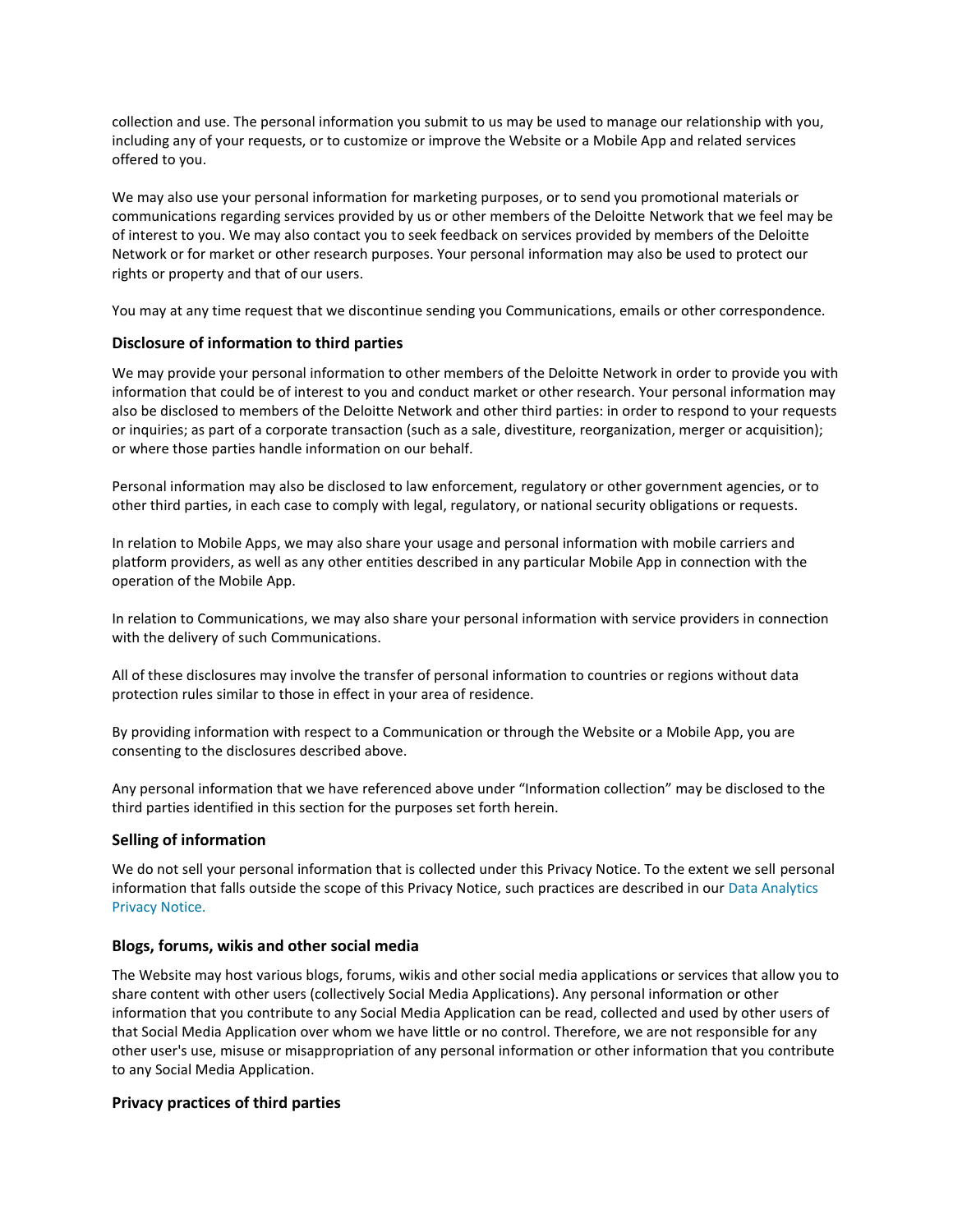This Privacy Notice only addresses the use and disclosure of information collected by Deloitte through your interaction with the Website and the Mobile Apps and through other interactions with Deloitte relating to a Communication. Other websites or mobile apps that may be accessible through links from the Communication, Website, or Mobile Apps have their own privacy statements and personal information collection, use and disclosure practices. We encourage you to familiarize yourself with the privacy statements provided by these other parties prior to providing them with information.

## **Information retention**

We retain personal information as necessary for the duration of the purpose outlined in this Privacy Notice. Notwithstanding the duration of the purpose, we may retain your information if necessary to comply with our legal or professional obligations, enforce our agreements, or resolve disputes.

# **Rights to access and control your personal information**

You have choices about how your personal information is collected, used and shared.

If you choose to register for a Communication or with the Website or a Mobile App, you may access your user profile, correct and update your details, or unsubscribe at any time. If you decide that you no longer wish to have your third party social network site account (e.g., LinkedIn, Facebook, or Twitter) linked to your profile on the Website or a Mobile App, you may change your account settings at any time. If you have any problem accessing your profile, or would like to request a copy of your profile, please complete our [Personal Information Request](https://datasubject.deloitte.com/)  [Form.](https://datasubject.deloitte.com/)

Depending on the jurisdiction in which you are located, you may have the right to request that we modify, delete, or stop processing your personal information, and you may also have the right to request that we provide the following information regarding the personal information we hold about you:

- The categories and/or specific pieces of personal information we collected
- The categories of sources from which personal information is collected
- The business or commercial purpose for collecting personal information
- The categories of third parties with whom we shared personal information

To exercise any of your rights under applicable law described above regarding your personal information, complete our [Personal Information Request Form](https://datasubject.deloitte.com/) or call us at +1-844-919-0711. When calling us, please provide your full name, mailing address, email address, and information about the type of specific request.

Applicable laws may also give you the right to lodge a complaint with a local supervisory authority related to this Privacy Notice.

We will not discriminate against you for exercising any of your rights with respect to your personal information.

Annual personal information request metrics are available [here.](https://www2.deloitte.com/content/dam/Deloitte/us/Documents/about-deloitte/us-about-consumer-personal-information-request-metrics.pdf)

## **Verification of Personal Information Request**

For certain personal information requests, we must first verify your identity before processing your request. To do so, we may ask you to provide us with your full name, contact information, and relationship to Deloitte. Depending on your request, we may ask you to provide additional information. Once we receive this information, we will then review it and determine whether we are able to match it to the information Deloitte maintains about you to verify your identity.